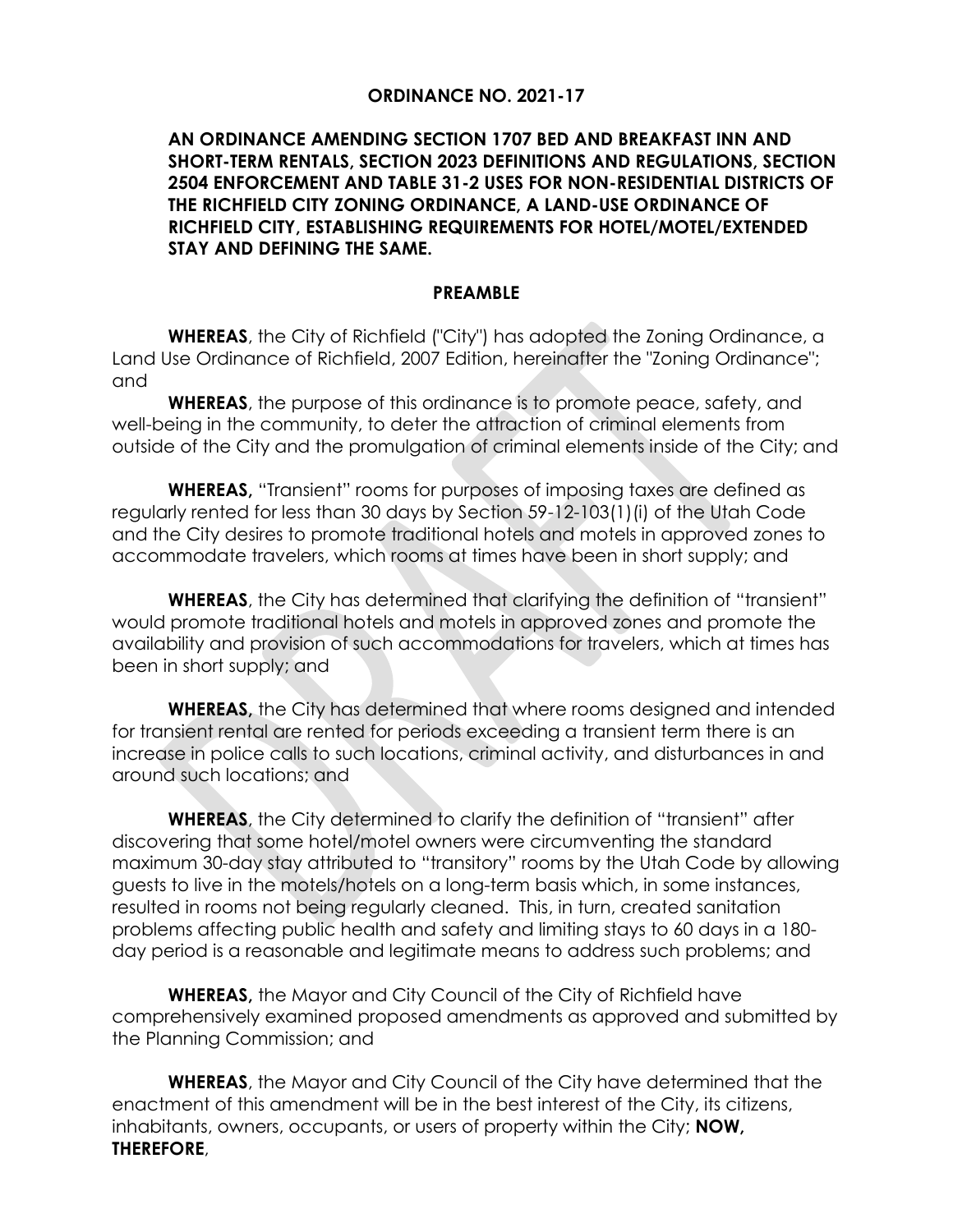## **BE IT ORDAINED BY THE MAYOR AND CITY COUNCIL OF THE CITY OF RICHFIELD, SEVIER COUNTY, STATE OF UTAH:**

**SECTION 1.** Preamble: The recitals in the Preamble are enacted to be deemed a part of this Ordinance and are hereby declared to express the intent hereof.

**SECTION 2. Section 1707—Bed and Breakfast and Short-term Rentals** shall be amended as follows:

# **Section 1707--Bed and Breakfast, Short-term Rentals, Hotel/Motel including Extended Stay Rooms.**

A Bed and Breakfast Inn, Short-term Rental, Hotel/Motel, and Extended Stay shall be conducted traditionally to promote accommodations for travelers, which are in short supply at times, and shall comply with the following:

1. A Bed and Breakfast or Short-term rental shall be conducted only in a singlefamily dwelling and only by the owner of the dwelling and shall meet all applicable requirements of this Ordinance, and all other Land Use Ordinances, Building Codes, and Health Codes, as applicable.

2. The maximum number of guest rooms provided in a Bed and Breakfast or Short-term rental shall not exceed three (3).

3. The City Fire Chief shall inspect the premises of a Bed and Breakfast, Shortterm rental, Hotel/Motel or Extended Stay and provide a Fire Clearance that the dwelling and premises comply with all applicable Fire Codes, as adopted.

4. One (1) off-street parking area for each guest room, in addition to any parking requirements for the single-family dwelling, shall be provided. Parking of recreation vehicles, during the rental period, shall be allowed in the frontage of the short-term rental unit so long as it does not block driveways, sidewalks, or the clear view area of a street or drive-way of an adjoining property or impede traffic on the street.

5. The address of any dwelling unit used for a Bed and Breakfast or Short-term Rental shall be clearly visible.

6. No accessory structure, motor home, travel trailer, boat, or similar vehicle or facility shall be used as guest rooms.

7. A Hotel/Motel shall provide transient rooms regularly rented for less than 30 days for a fee as herein defined and shall meet all applicable requirements of this Ordinance, and all other Land Use Ordinances, Building Codes, and Health Codes, as applicable.

8. A Hotel/Motel rooms regularly rented on a weekly or monthly basis exceeding a transient term of less than 30-days shall be considered extended stay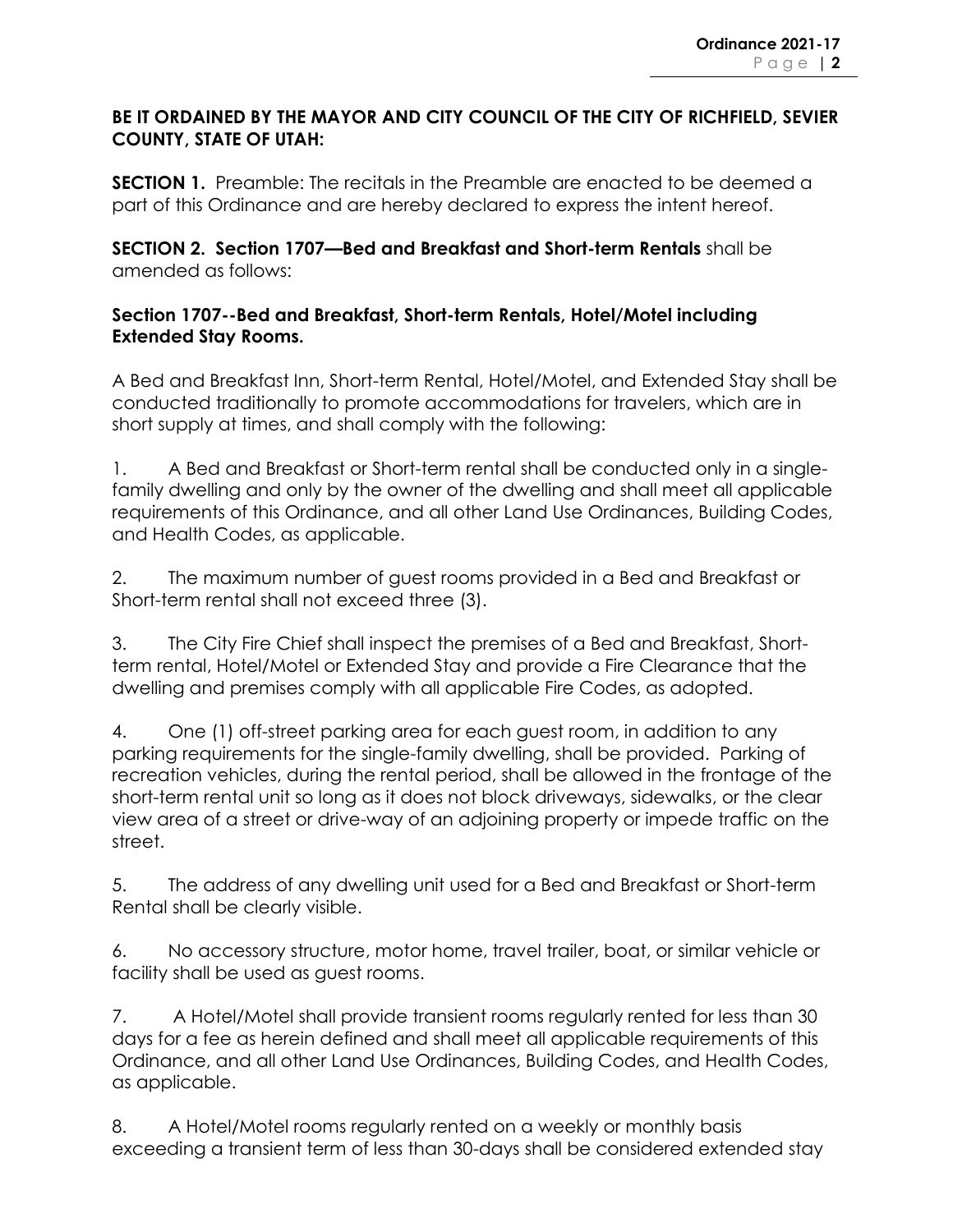rooms. Rooms used for Extended Stay shall provide a working kitchen, including a sink, a cooktop or range, and bathroom; assigned and rented for more than one week, but not to exceed 90 days within a 180-day period. All rooms used for Extended Stay shall be cleaned regularly to comply with public health codes and prevent sanitation problems. The number of Extended Stay rooms shall not exceed 25% of the number of hotel/motel rooms available at the business location and shall meet all applicable requirements of this Ordinance, and all other Land Use Ordinances, Building Codes, and Health Codes, as applicable.

9. The Chief of Police may require that the manager or person in charge of any motel or hotel shall furnish a list of the persons who have registered at such motel, hotel, including all guests in an Extended Stay room. The date and time of arrival of an occupant of each unit shall be noted upon the record to be kept pursuant hereto. In no event shall there be a letting to, or occupancy by, any other person of such unit within the day noted. No person residing within the municipality for a period of 60 days, or over, in any 180-day period, is to be deemed a transient under the provisions of the City Code, nor is such person to be permitted to occupy any unit licensed hereunder unless such unit is so constructed to be in full compliance with the Building Code.

10. No person shall register for accommodations at any hotel or motel under a false, fictitious, or assumed name, without first making his or her true name known to the person in charge thereof.

11. Whoever violates or fails to comply with any of the provisions of this section is guilty of a class B misdemeanor for each such offense. A separate offense shall be deemed committed for each unit and for each day during or on which a violation or noncompliance occurs or continues.

12. A business license, sales tax number, and collection of transient room tax shall be required for a Bed and Breakfast, Short-term Rental, Hotel/Motel, and Extended Stay.

**SECTION 3. Section 2023 –Definitions and Regulations** shall be amended to include the following definitions:

**"Hotel"** means every structure which, in whole or in part, has a main or accessory use is kept, used, maintained, advertised, or held out to the public to be a place where living and/or sleeping accommodations, excluding cooking facilities within the rental unit, are offered to consideration to transient guests and having a common entrance or entrances. The term "transient" guest means persons who contract to occupy the premises for 30 days or less. No person residing within Richfield City for a period of 60 days, or over, in any 180-day period, is deemed a transient guest under the City Code, nor is such person permitted to occupy any unit licensed hereunder unless such unit is so constructed as to be in full compliance with the building code.

**"Motel"** means every structure or group of structures, detached or semi-detached, separate outside entrances which, in whole or in part, has a main or accessory use,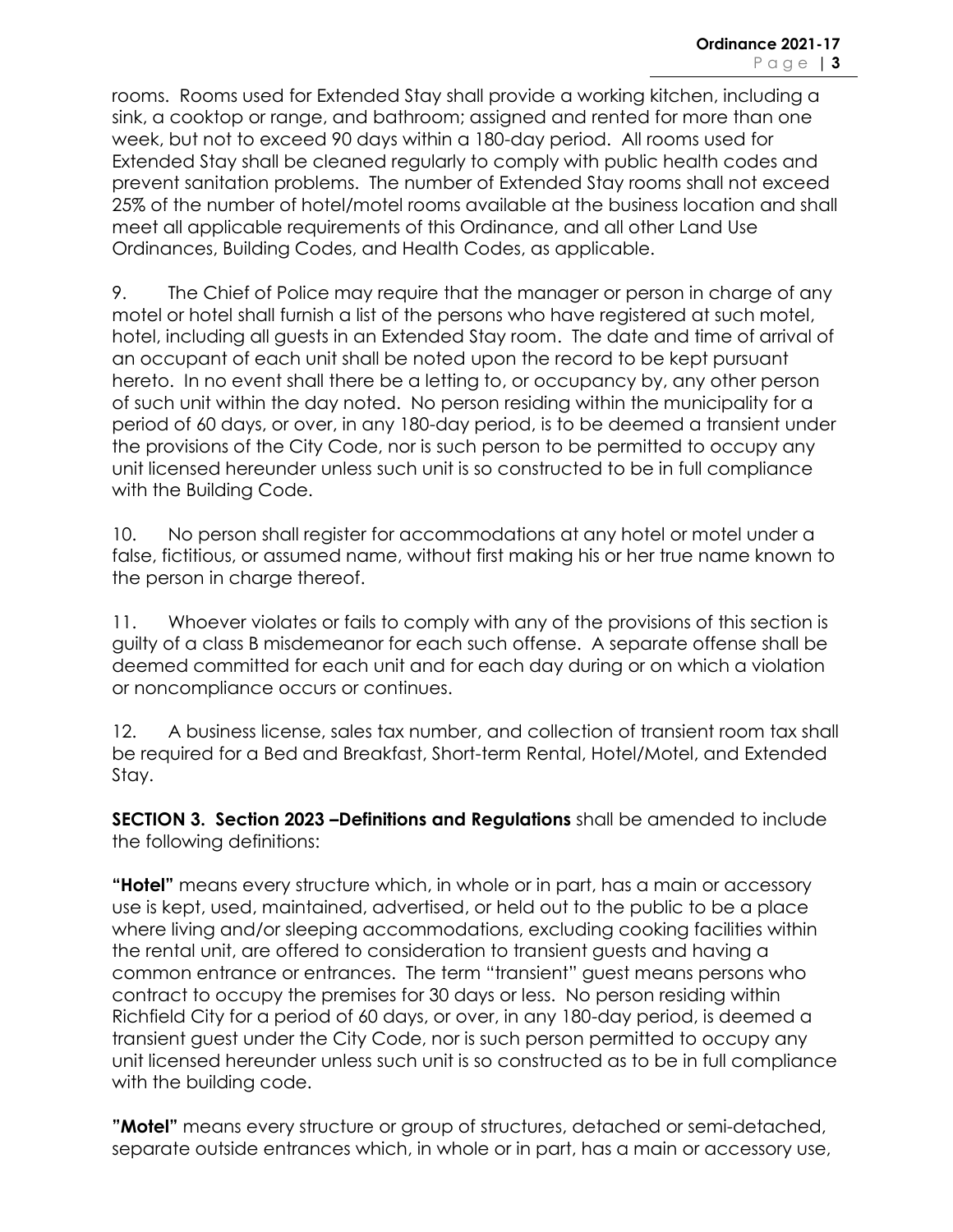is kept, used, maintained, advertised, or held out to the public to be a place where only overnight sleeping accommodations, excluding cooking facilities within the rental unit, are offered for consideration to transient guests. The term "transient" guest means persons who contract to occupy the premises daily not to exceed 30 days. No person residing within Richfield City for a period of 60 days, or over, in any 180-day period, is deemed a transient guest under the City Code, nor is such person permitted to occupy any unit licensed hereunder unless such unit is so constructed as to be in full compliance with the building code.

**"Extended Stay"** means a hotel/motel room with a working kitchen, including a sink, a cooktop or range, and bathroom; assigned and rented for more than one week, but not to exceed 90 days within a 180-day period. The number of extended-stay rooms shall not exceed 25% of the number of hotel/motel rooms available at the business location and all units shall be constructed in full compliance with the building code.

**SECTION 4. Section 2504—Enforcement** shall be amended as follows:

…

5. The City Administrator, Zoning Administrator, City Engineer, City Attorney, *Chief of Police,* and Building Official are hereby identified and authorized to enforce all provisions and requirements of this Ordinance and the City's other Land Use Ordinances, and to initiate all proceedings deemed necessary to ensure compliance with the Land Use Ordinances, as allowed and authorized by state law.

| <b>USE</b>                                                                                                                                                                                                                                                                                                                                                                                                                                                                                                                                                                                                                                                                    | <b>NON-RESIDENTIAL</b><br><b>ZONING DISTRICTS</b> |                                     |                                    |                                                 |                       |  |
|-------------------------------------------------------------------------------------------------------------------------------------------------------------------------------------------------------------------------------------------------------------------------------------------------------------------------------------------------------------------------------------------------------------------------------------------------------------------------------------------------------------------------------------------------------------------------------------------------------------------------------------------------------------------------------|---------------------------------------------------|-------------------------------------|------------------------------------|-------------------------------------------------|-----------------------|--|
|                                                                                                                                                                                                                                                                                                                                                                                                                                                                                                                                                                                                                                                                               | D<br>(Downtown)                                   | $C-S$<br>(Commercial -<br>Shopping) | $C-G$<br>(Commercial -<br>General) | $M-D$<br>(Manufacturing<br>and<br>Distributing) | $M-G$<br>(Industrial) |  |
| <b>Hotel/Motel/Extended Stay. A</b><br>building or group of buildings<br>containing four (4) or more<br>guest rooms. Occupancy of<br>each room is considered<br>transient and shall not be<br>rented for not more than 30<br>days. Some or all of which the<br>rooms may have a separate<br>entrance leading directly from<br>the outside of the building with<br>a garage or parking space<br>located on the lot and<br>designed, used, or intended<br>wholly or in part for the<br>accommodation of persons<br>usually traveling by private<br>automobile or motor coach<br>which may include additional<br>services, such as restaurants,<br>meeting rooms, entertainment, | $C-2$                                             | $C-2$                               | $C-2$                              | X                                               | X                     |  |

**SECTION 5. Table 31-2 Uses for Non-Residential Districts**, shall be amended as follows: